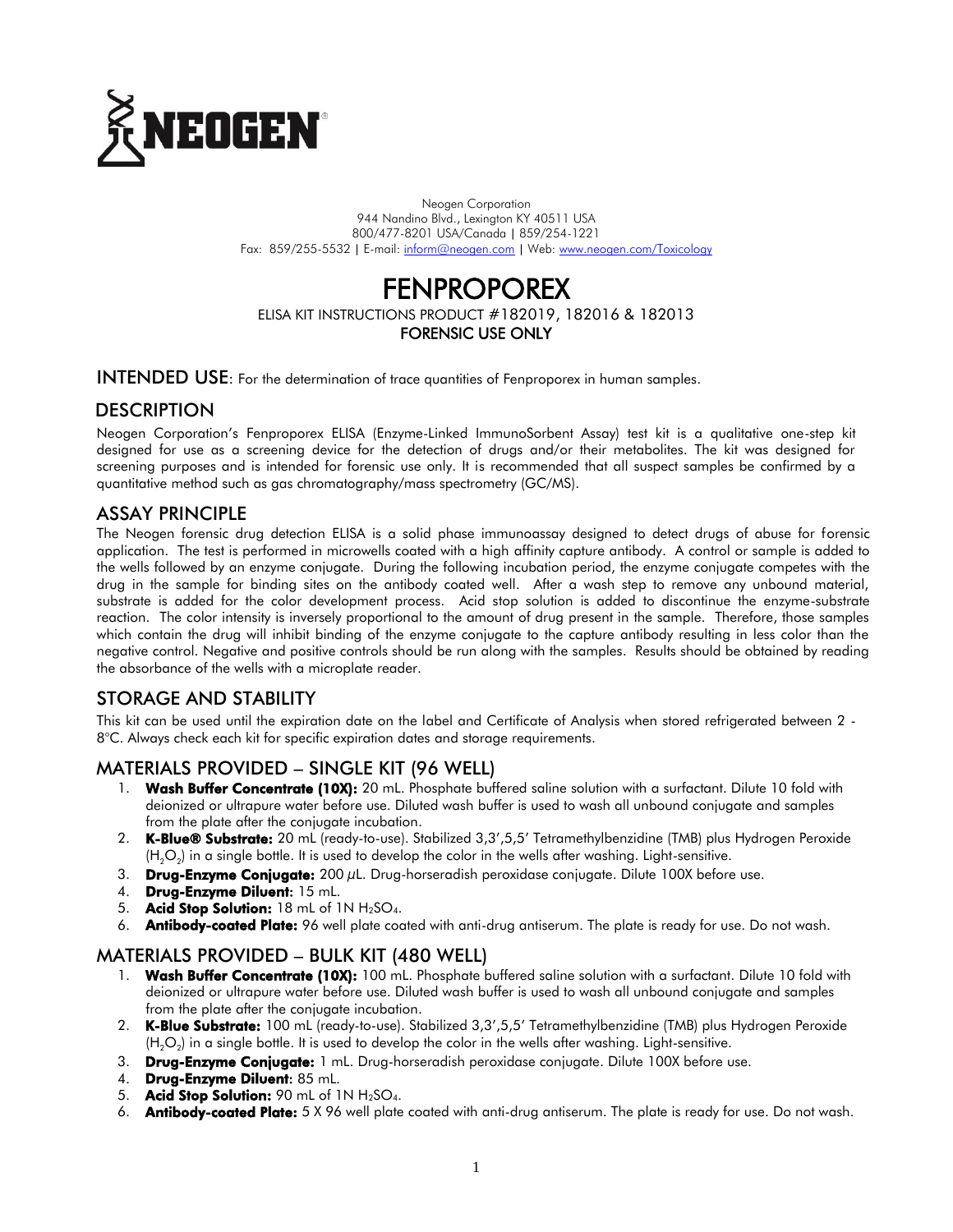# MATERIALS PROVIDED – 50 PACK (4800 WELL)

- 1. Wash Buffer Concentrate (10X): 1 L. Phosphate buffered saline solution with a surfactant. Dilute 10 fold with deionized or ultrapure water before use. Diluted wash buffer is used to wash all unbound conjugate and samples from the plate after the conjugate incubation.
- 2. K-Blue Substrate: 500 mL (ready-to-use). Stabilized 3,3',5,5' Tetramethylbenzidine (TMB) plus Hydrogen Peroxide (H $_{2}$ O $_{2}$ ) in a single bottle. It is used to develop the color in the wells after washing. Light-sensitive.
- 3. Drug-Enzyme Conjugate: 9.5 mL. Drug-horseradish peroxidase conjugate. Dilute 100X before use.
- 4. Drug-Enzyme Diluent: 850 mL.
- 5. Acid Stop Solution: 500 mL of 1N H<sub>2</sub>SO<sub>4</sub>.
- 6. Antibody-coated Plate: 50 X 96 well plate coated with anti-drug antiserum. The plate is ready for use. Do not wash.

## MATERIALS NEEDED BUT NOT PROVIDED

- 1. Precision pipettes that range from 10 uL 1000 uL and disposable tips.
- 2. Graduated cylinder to dilute and mix wash buffer.
- 3. Clean glassware (i.e. test tubes).
- 4. Microplate reader capable of measuring absorbance at 450 nm (650 nm, 630 nm, or 620 nm wavelength reference filter).
- 5. Deionized water.

# PRECAUTIONS AND NOTES

- 1. **DO NOT** use kits or components beyond expiration date.
- 2. **DO NOT** mix conjugates and plates from different kit lots.
- 3. DO NOT pipette reagents by mouth.
- 4. Pour K-Blue Substrate out of the bottle into a clean reservoir. To prevent contamination of the substrate, DO NOT pipette out of the bottle.
- 5. All specimens should be considered potentially infectious. Exercise proper handling precautions.
- 6. Keep plate covered except when adding reagents, washing or reading.
- 7. Kit components should be refrigerated at all times when not in use.
- 8. Use aseptic technique when opening and removing reagents from vials and bottles.
- 9. DO NOT smoke, eat or drink in areas where specimens or reagents are being handled.
- 10. Do not substitute DI water for the wash step of this protocol. Use only Neogen's wash buffer.
- 11. Do not use Sodium Azide with samples, standards and/or calibrators.
- 12. Do not reuse wells, they are for one-time use only.

# PROCEDURAL NOTES

- 1. Desiccant bag must remain in the zip-lock with unused strips. Keep zipped bag sealed when not in use to maintain a dry environment.
- 2. Use clean pipette tips for the buffer, drug-enzyme conjugate, controls and samples.
- 3. Before pipetting a reagent, rinse the pipette tip three times with that reagent.
- 4. When pipetting into the wells, **DO NOT** allow the pipette tip to touch the inside of the well or any of the reagent already inside the well. This may result in cross contamination.
- 5. Controls and samples should be assayed in duplicate.
- 6. Before opening the drug-enzyme conjugate vial, tap the vial in an upright position to remove any liquid in the cap.
- 7. Before substrate addition, wipe the outside bottom of the wells with a lint-free wiper to remove dust and fingerprints.
- 8. Gently mix specimens and reagents before use. Avoid vigorous agitation.

# ENZYME PREPARATION

1. Prior to use, perform a 100X dilution of the drug-enzyme conjugate using the provided drug-enzyme diluent. The drug-enzyme conjugate is most stable in its concentrated form. Dilute only the volume necessary for the amount of strips currently being used. For example:

| # of<br>plates | Volume of<br>Conjugate | <b>Volume of Drug-Enzyme</b><br><b>Diluent</b> |  |
|----------------|------------------------|------------------------------------------------|--|
|                | 140 $\mu$ L            | 13.86 mL                                       |  |
| 5              | 700 $\mu$ L            | $69.3$ mL                                      |  |
| 25             | $3.5$ mL               | 346.5 mL                                       |  |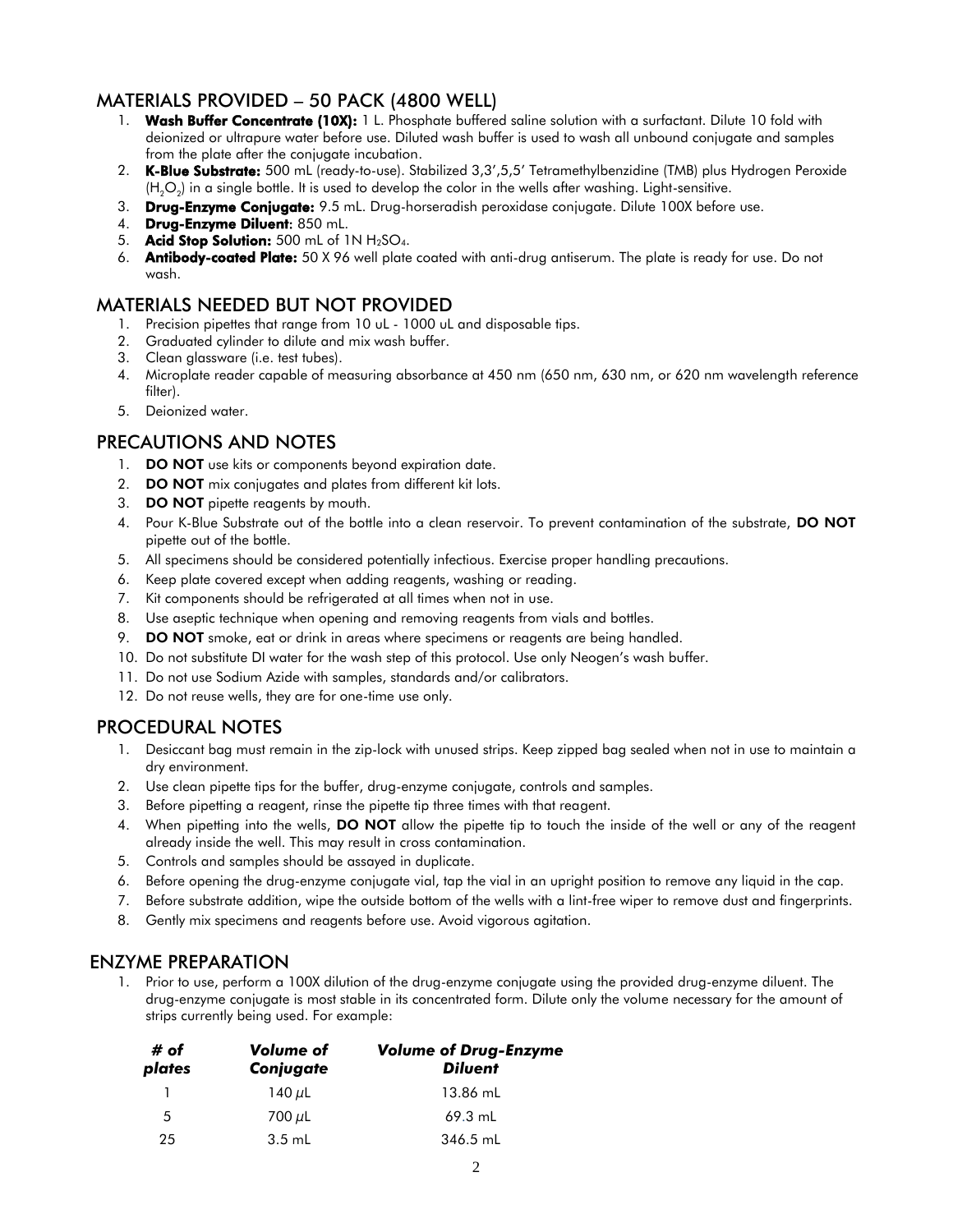2. Gently mix the diluted drug-enzyme conjugate solution by inverting 10-15 times. Do not vortex. Store unused conjugate at 4°C.

## TEST PROCEDURES

The following test procedures can be run manually or on an automated instrument. Please contact your Neogen representative for assistance with protocols for automated instruments.

- 1. Determine the number of wells and amount of reagents that will be required for immediate testing.
- 2. All ELISA components, controls, and samples must be at room temperature prior to use. Mix reagents by gentle inversion of bottles.
- 3. Pipette 10  $\mu$ L of standards, controls, and samples into wells.

Alternate Testing Procedure: 20µL of standards, controls, and samples may be substituted for the above step if desired by the testing laboratory. Please contact Technical Support for assistance if needed.

- 4. Add 100  $\mu$ L of the diluted enzyme (refer to Enzyme Preparation) to each well.
- 5. Allow the reaction to incubate at room temperature for 30 minutes.
- 6. Once the incubation is complete, dump or aspirate the liquid from the wells. Tap the plate on a clean lint-free towel to remove any remaining liquid in the wells.
- 7. Wash each well with 300  $\mu$ L of diluted wash buffer. Manual Wash: For manual wash procedures repeat for a total of 3 washings, invert and tap dry the plate following each step. After completing the last wash step wipe the bottom of the wells with a lint-free towel to remove any liquid on the outside of the wells. Automated Wash: If an automated plate washer is used wash the plate for a total of 5 washings with 300 µL of diluted wash buffer. It is important for the automated washer to conduct a final aspirate cycle to eliminate residual amounts of wash buffer. Residual amounts of buffer in the wells will affect assay performance. Note: DI water should never be used for the plate wash.
- 8. Proceed immediately to add 100  $\mu$ L of the K-Blue Substrate to each well. Ensure that the outside bottoms of the wells are clean and dry.
- 9. Allow the substrate to incubate for 15 minutes. Neogen recommends gentle agitation during this time, preferably on a plate shaker.
- 10. Stop the reaction by adding 100  $\mu$ L of Acid Stop Solution to each well.
- 11. Measure the absorbance at a wavelength of 450 nm.

| Compound                        | Compound<br><b>Concentration</b><br>(ng/mL) | <b>Fenproporex</b><br><b>Equivalents</b><br>(ng/mL) | % Cross-<br><b>Reactivity</b> |
|---------------------------------|---------------------------------------------|-----------------------------------------------------|-------------------------------|
| Fenproporex                     | 7.70                                        | 7.70                                                | 100%                          |
| (±)-MDEA                        | 1750                                        | 7.70                                                | 0.44%                         |
| Fenfluramine                    | 1800                                        | 7.70                                                | 0.43%                         |
| $(\pm)$ -N-Desmethylselegiline  | 8000                                        | 7.70                                                | 0.09%                         |
| B <sub>K</sub> -MDEA (Ethylone) | 8000                                        | 7.70                                                | 0.09%                         |

## SENSITIVITY/SPECIFICITY

Note: Fenproporex equivalents represent  $50\%$  B/B<sub>0</sub> assay displacement in BPS Buffer

*The compounds having cross-reactivity below 0.08% did not show any significant reaction up to 10µg/mL.*

ALL THE FOLLOWING HAVE A CROSS-REACTIVITY <0.08%.

Acetaminophen; Acetopromazine; Acetylsalicylic Acid; Aminorex, R(-)-Amphetamine, S(+)-Amphetamine, Ascorbic Acid; Benzoic Acid; Caffeine; R(+)-Cathinone; S(-)-Cathinone; 4-Chloroamphetamine; Clenbuterol; Codeine; Cotinine; Dexamethasone; Dextromethorphan; Diclofenac; (+)-N,N-Diethylnorephedrine; Diethylpropion (Amfepramone); 2,5- Dimethoxy4-bromoamphetamine (DOB); Dimethyl Sulfoxide; Diphenhydramine; Doxepin; Ɛ-amino-n-caproic Acid; 1R,2S(-)- Ephedrine; 1S,2R(+)-Ephedrine; Erythromycin; Ethcathinone; Ethyl p-amino benzoate; α-Ethyltryptamine; Fenoprofen; Flunixin; para-Fluoroamphetamine; 3-Fluoromethcathinone; 4-Fluoromethcathinone (Flephedrone); Folic Acid; Folinic Acid; Furosemide; Gemfibrozil; Gentisic Acid; Glipizide; Glutethamide; Glycopyrrolate; Heparin; Hippuric Acid; HMMA; Hordenine; Hydrocortisone; p-Hydroxyamphetamine; Ibuprofen; Imipramine; Isoxsuprine; Labetalol; L-Glutamic Acid; Lidocaine; (±)- MBDB; (±)-MDA; (±)-MDMA; MDPV; Meperidine; Mephedrone; Mephentermine; Metaraminol; Metaproterenol; Methadone; R(-)-Methamphetamine; S(+)-Methamphetamine; Methaqualone; R(+)-Methcathinone; Methedrone; Methocarbamol;